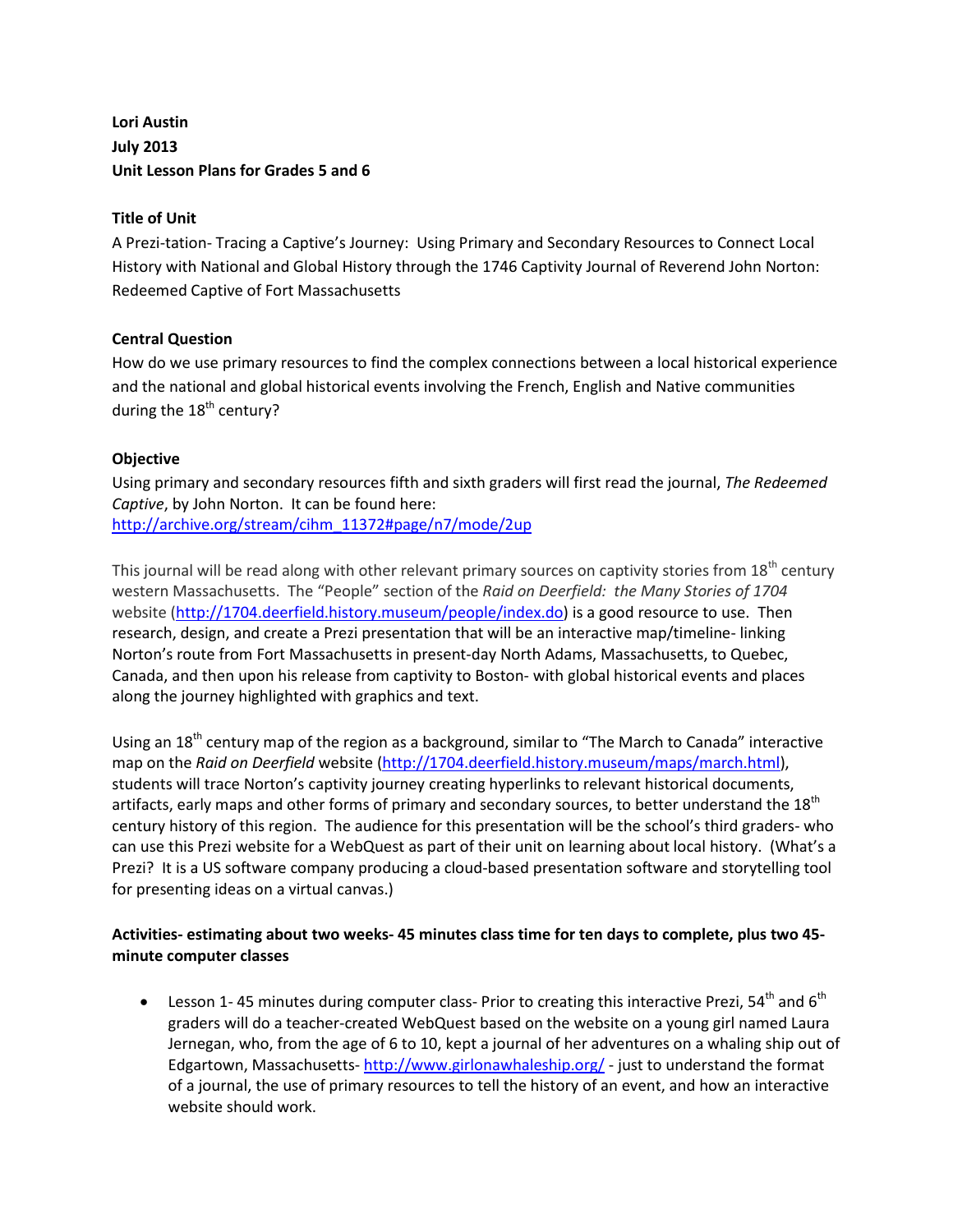- Lesson 2- Mini-lesson- 30 minutes to write and share- Quickwrite- Show students the 1629 seal for the Massachusetts Bay Colony. It can be found here: [http://www.gutenberg.org/files/20925/20925-h/images/141Pic\\_600e.jpg](http://www.gutenberg.org/files/20925/20925-h/images/141Pic_600e.jpg) After explaining how the symbol was used, students will answer the following writing prompt- "Look closely at this primary source from early colonial Massachusetts. What do you notice and what do you think this symbol means or represents? At the end of this unit students will revisit this symbol, reread their writing and add to their understanding.
- Lessons 3 and 4- 45 minutes each- Group readings of the Maestro Picture books- *The New Americans: Colonial Times: 1620-1689* (The American Story Series) and *Struggle for a Continent: The French and Indian Wars: 1689-1763* (The American Story Series). Through these books we will begin to create a timeline of events of this period on our bulletin board. Students will be encouraged to add to this timeline whenever they find important information, along with proper resources citing. Students will be required to find one primary source on each event they post on the bulletin board.
- Lessons 5 and 6- 45 minutes each- Students will read the short version of Reverend John Norton's journal, probably through a guided reading process- with discussions and connections to national historical events from the same time period.
- Lessons 7, 8 and 9- two 45-minute classes and one 45-minute computer class Using the resources students have collected, they will design and build a Prezi. Each student will be given one location to research from the journal of Rev. Norton. They will be expected to include one quote from the journal that mentions that place, person, event, etc.; then include their own narrative on the place along with a primary source. Once each student has completed their assignment they will work together to combine their research into one interactive Prezi. Some suggested sites and people along the route to investigate are:
	- o Fort Shirley in Heath, MA
	- o Fort Pelham in Rowe, MA
	- o Fort Massachusetts in North Adams, MA
	- o Deerfield, MA
	- o Captain Rice
	- o The Williams family and their connections between Deerfield and Fort Massachusetts
	- o The Line of Forts
	- o Sergeant John Hawks
	- o Francois Pierre de Rigaud de Vaudreuil
	- o Francois-Pierre Daneau de Muy
	- o Pays d'en Haut
	- o Albany- Fort Orange
	- o Crown Point- Ft. St. Frederic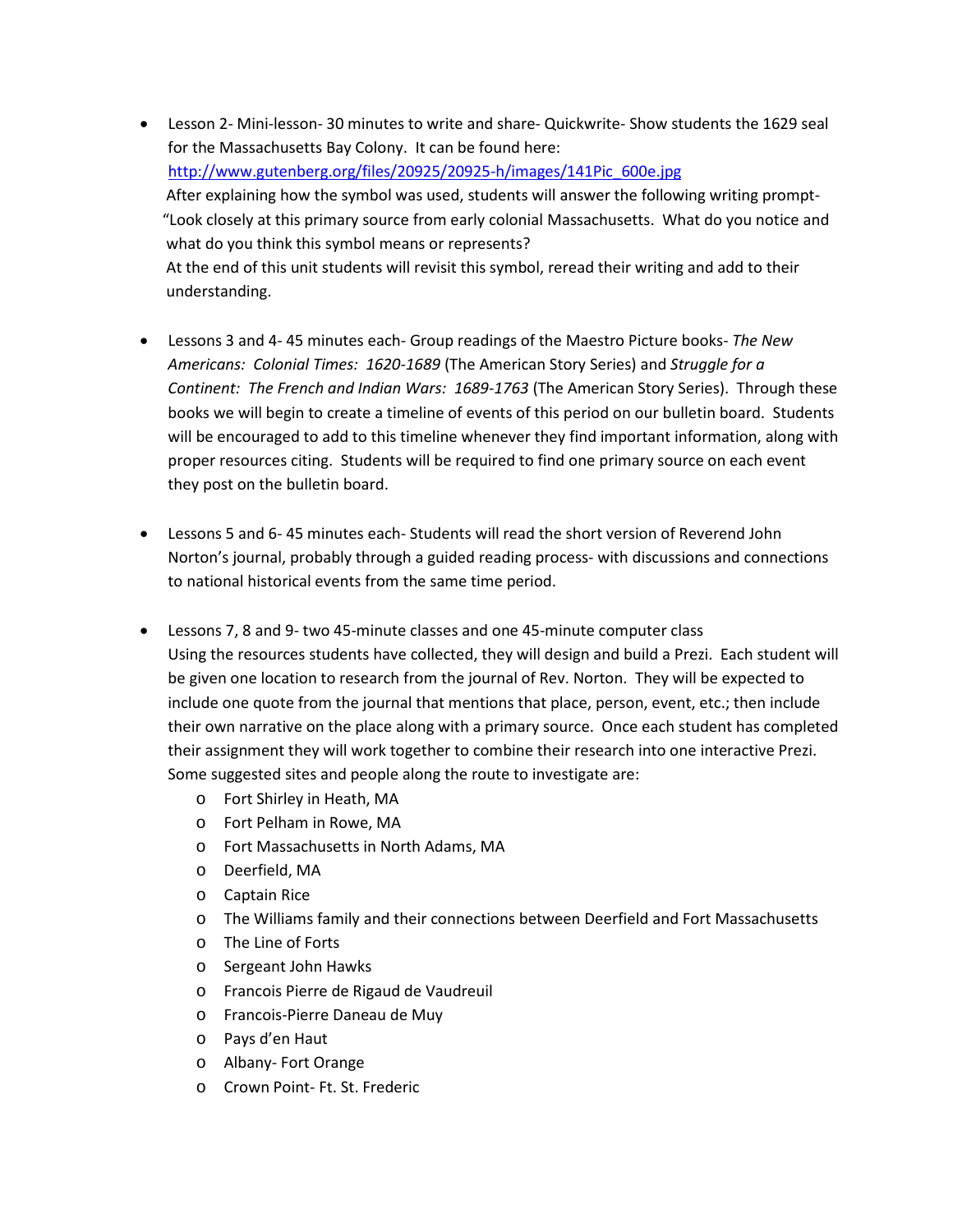- o Hoosac River
- o Hudson River
- o Lake George
- o Lake Champlain
- o Chambly River
- o King George's War
- o Louisbourg
- o Montreal
- o Quebec
- o Lorette
- o St. Lawrence River
- o The Wobanaki people
- o Mohawks
- o The Huron people
- o Iroquois Confederacy
- o Boston
- o War of Austrian Succession
- o Three Rivers
- o New France
- o New Amsterdam
- o King Louis XVI
- o French and Indian Wars
- o Queen Anne's War
- o King Philip's War

While reading Norton's journal student should naturally come up with questions about places, events, and meaning on their own that they may add to this list.

- Lesson 10- 45 minutes- Using the Prezi, students will design a WebQuest for the third graders, complete with pertinent questions on the journey as well as broader questions on the history of the French/English and Native conflicts.
- Lesson 11- computer class- 45 minutes- Upon completion of this project, students will then revisit the *Raid on Deerfield* website and spend extensive time using this site to further their understanding of captivity stories and the complex relationships between the Native and European peoples in this region.
- Lesson 12- 45 minutes- Students will be shown the Massachusetts Bay Colony seal again and will be asked to write a new essay based on the same question from the beginning of this unit- only this time they will use what they have learned to inform their writing. Follow with a discussion.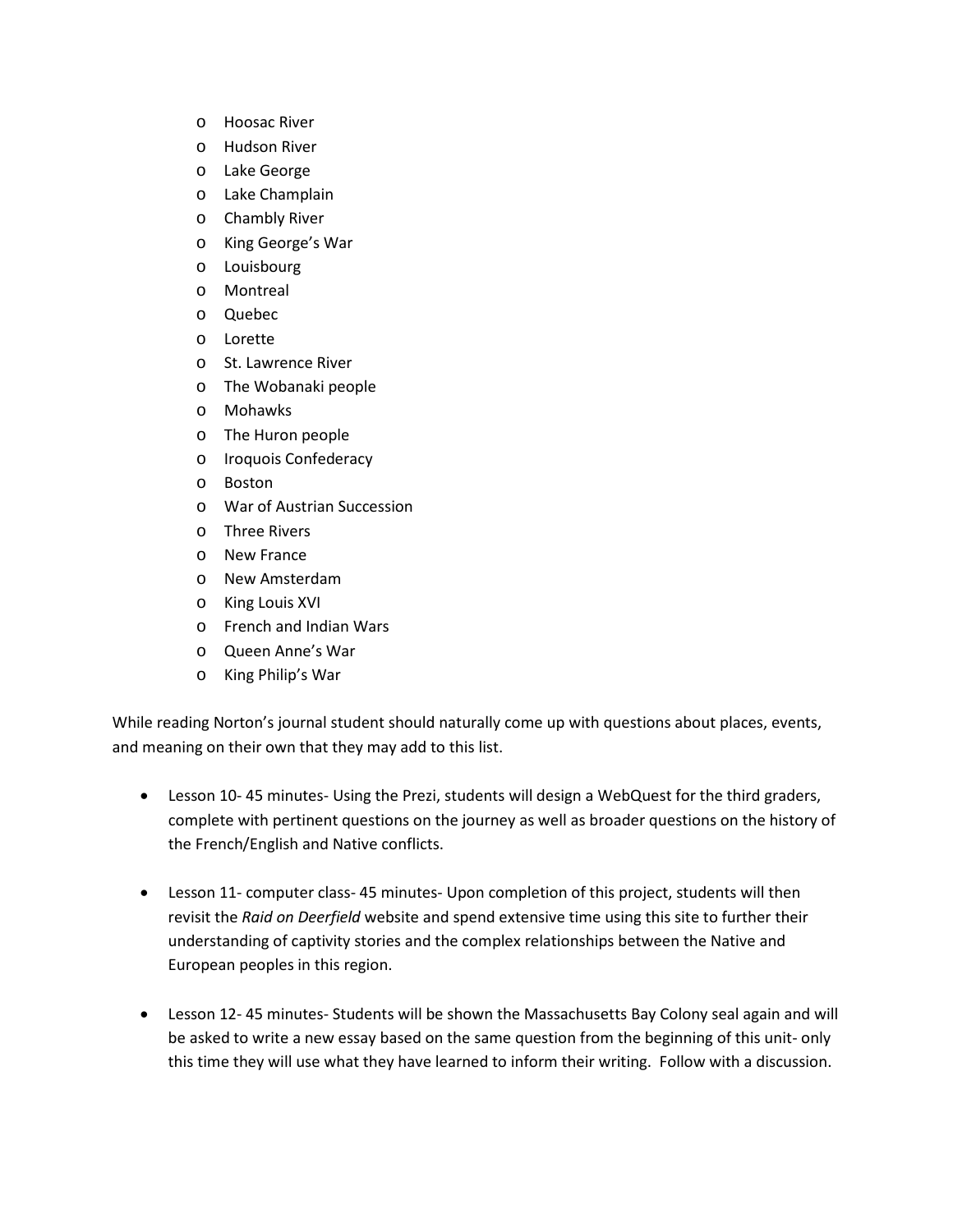• After completion of this project, all third, fifth and sixth graders will then be introduced to other captivity stories as read-alouds, and then, for students in the region, follow up with a visit to the Fort Massachusetts Room at the North Adams History Museum, and then a day at the Indian House Children's Museum and/or Memorial Hall Museum in Old Deerfield, Massachusetts.

# **Assessments**

Assessment for  $5<sup>th</sup>$  and  $6<sup>th</sup>$  graders will include:

- Research journals
- The Prezi they cooperatively design and create
- Their ability to condense information into an understandable timeline
- Two opinion writing pieces on comparing and contrasting the Native and the colonist perspectives on the time period- one administered before and one after the project. The primary source- the seal of the Massachusetts Bay Colony, 1629, will be used as a visual to prompt these essays.
- Their ability to design a WebQuest for their website Prezi that is accessible by the third graders

Assessment for 3<sup>rd</sup> graders will be:

• A WebQuest using the Prezi as a research tool

# **Materials**

# **For Fifth and Sixth Graders**

- *Struggle for a Continent: The French and Indian Wars: 1689-1763* (American Story Series), Betsy & Giulio Maestro
- *The New Americans: Colonial Times: 1620-1689* (The American Story Series), Betsy & Giulio Maestro-

Introduction to topic- fifth graders will read aloud and explore books with small of third graders

# **Reading**

*The Redeemed Captive*, by John Norton[, http://archive.org/stream/cihm\\_11372#page/n7/mode/2up](http://archive.org/stream/cihm_11372#page/n7/mode/2up)

# **Read-aloud by Teacher**

Teachers will use these historical fictions to help students put this history into context and to model how to question what they read and then how to research to find answers to their questions in order to make meaning of what they are reading.

# **Third Graders**

*The Courage of Sarah Noble*, Alice Dalgleish

# **Fifth and Sixth Graders**

*Indian Captive: The Story of Mary Jemison,* Lois Lenski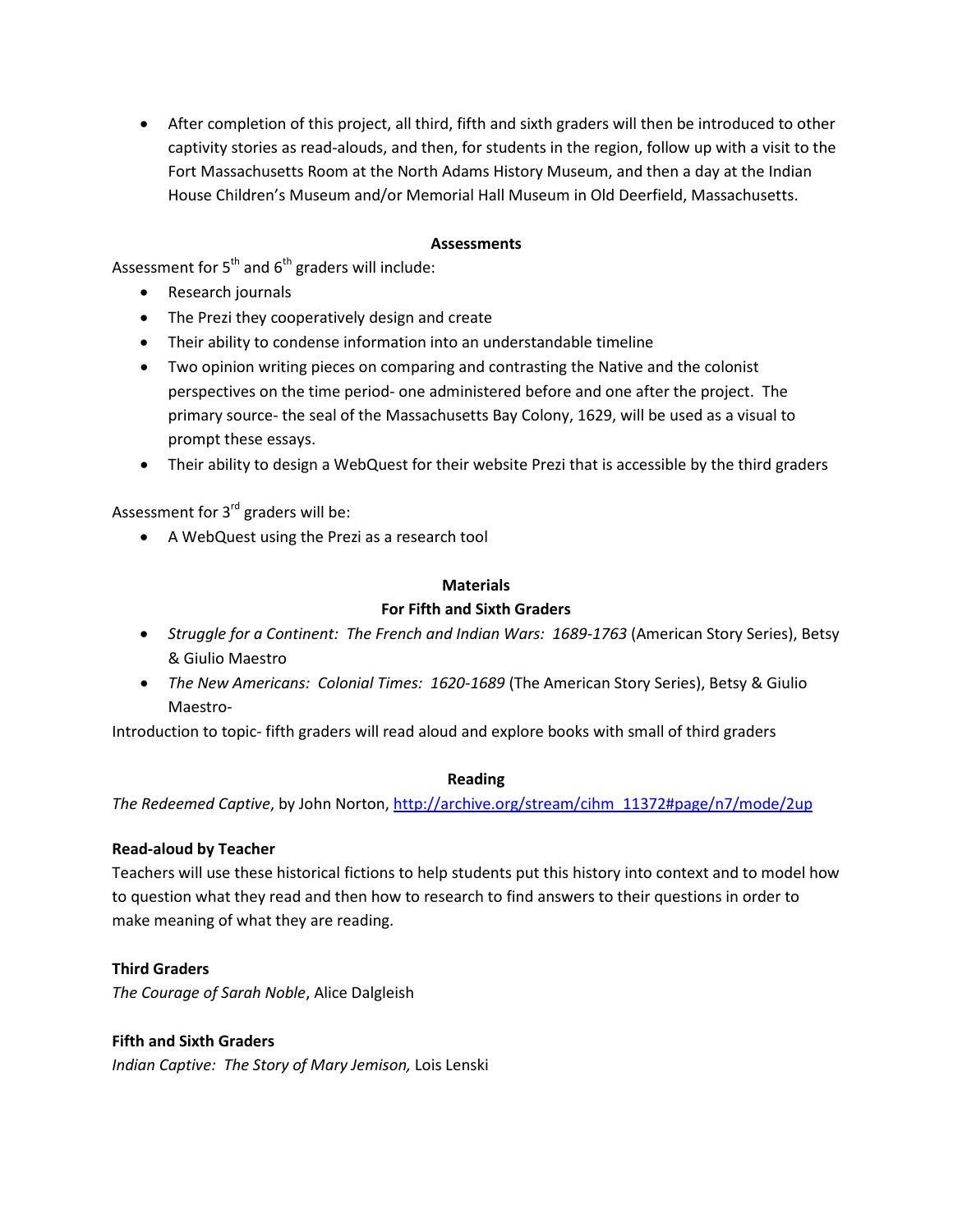#### **Maps**

Students can go here[: http://1704.deerfield.history.museum/maps/index.do](http://1704.deerfield.history.museum/maps/index.do) to choose maps to help create their Prezis. Students will also gather primary sources from online sources and those presented at the local historical society and library.

### **Research**

- "Contest for Empire, 1754-1763", Meg Chorlian, *Cobblestone Magazine*, Sept. 2005, pgs. 4-11
- *A Particular History of the Five Years French and Indian War in New England…*, Samuel Gardner Drake, William Shirley, [https://archive.org/details/cihm\\_06408](https://archive.org/details/cihm_06408)
- [http://www.americaslibrary.gov/jb/colonial/jb\\_colonial\\_deerfld\\_1.html](http://www.americaslibrary.gov/jb/colonial/jb_colonial_deerfld_1.html)
- <http://www.loc.gov/rr/program/bib/frenchindian/>
- <http://www.earlyamerica.com/review/spring97/newspapers.html>
- <http://www.socialstudiesforkids.com/articles/ushistory/frenchandindianwar1.htm>

### **Teacher Resources**

- <http://voices.yahoo.com/indian-captivity-colonial-america-5781076.html>
- <http://www.crossmyt.com/hc/gen/deerfild.html>
- <http://1704.deerfield.history.museum/>
- <http://archive.org/stream/truestoriesofnew00bake#page/n17/mode/2up>

#### **Extensions**

Field trips- North Adams History and Science Museum, Fort Massachusetts, Fort Shirley, The Indian House Children's Museum and Memorial Hall Museum in Old Deerfield. A follow-up visit to Fort at Number 4 in Charlestown, NH, would give students real hands-on experience with the material culture of this time period.

# **Massachusetts History Standards**

#### **Grade 3**

# **Massachusetts and its Cities and Towns: Geography and History**

Using local historic sites, historical societies, and museums, third graders learn about the history of Massachusetts from the time of the arrival of the Pilgrims. They also learn the history of their own cities and towns and about famous people and events in Massachusetts' history. In addition, they read biographies of prominent Massachusetts people in science, technology, the arts, business, education, or political leadership in order to learn how they contributed to Massachusetts history.

#### **History and Geography**

2. Observe visual sources such as historic paintings, photographs, or illustrations that accompany historical narratives, and describe details such as clothing, setting, or action.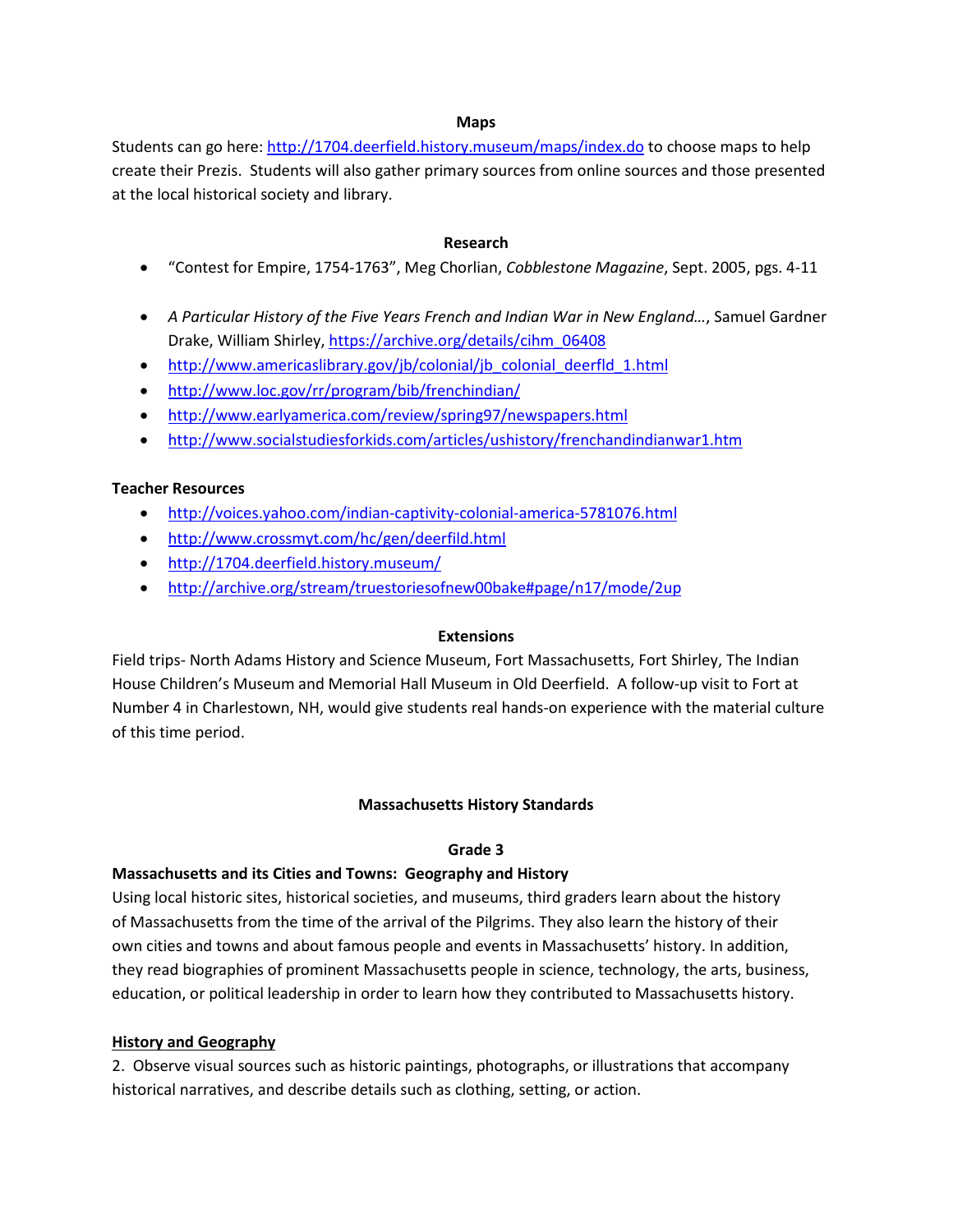3. Observe and describe local or regional historic artifacts and sites and generate questions about their function, construction, and significance.

5. Describe the difference between a contemporary map of their city or town and the map of their city or town in the  $18^{th}$ ,  $19^{th}$ , or early  $20^{th}$  century.

# **New England and Massachusetts**

3.1 On a map of the United States, locate the New England states (Connecticut, Rhode Island, Massachusetts, Vermont, New Hampshire, Maine) and the Atlantic Ocean. On a map of Massachusetts, locate major cities and towns, Cape Ann, Cape Cod, the Connecticut River, the Merrimack River, the Charles River, and the Berkshire Hills.

# **Cities and Towns of Massachusetts**

3.8 On a map of Massachusetts, locate the class's hometown or city and its local geographic features and landmarks.

3.9 Identify historic buildings, monuments, or sites in the area and explain their purpose and significance.

3.12 Explain how objects or artifacts of everyday life in the past tell us how ordinary people lived and how everyday life has changed. Draw on the services of the local historical society and local museums as needed.

# **Grade 5**

United States History, Geography, Economics, and Government: Early Exploration to Westward Movement

# **History and Geography**

1. Identify different ways of dating historical narratives  $(17<sup>th</sup>$  century, seventeenth century 1600s, colonial period).

2. Interpret timelines of events studied.

3. Observe and identify details in cartoons, photographs, charts, and graphs relating to an historical narrative.

4. Use maps and globes to identify absolute locations (latitude and longitude).

6. Distinguish between political and topographical maps and identify specialized maps that show information such as population, income, or climate change.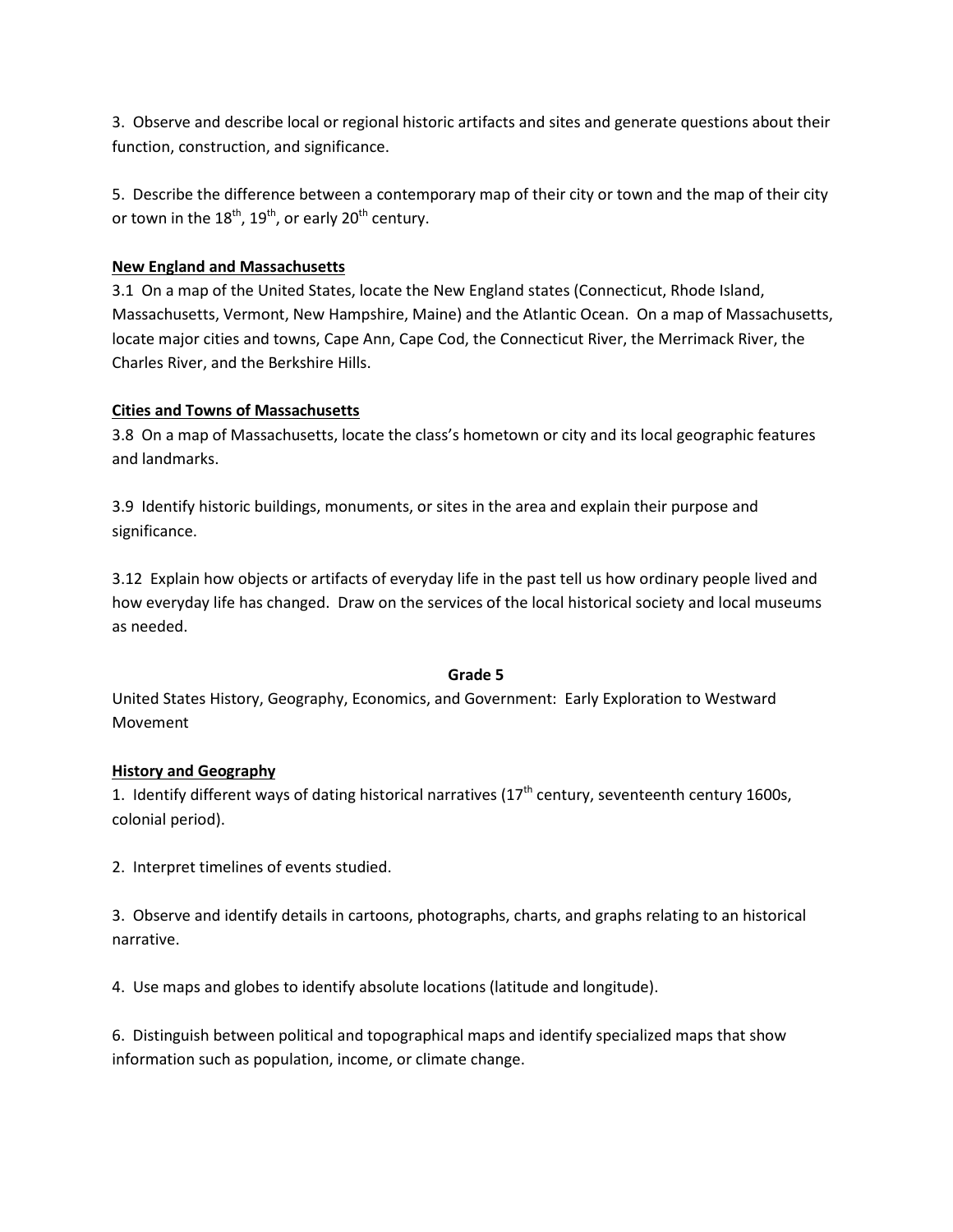7. Compare maps of the modern world with historical maps of the world before the Age of Exploration, and describe the changes in  $16<sup>th</sup>$  and  $17<sup>th</sup>$  century maps of the world.

5.5 Describe the goals and extent of the Dutch settlement in New York, the French settlements in Canada, and the Spanish settlements in Florida, the Southwest, and California.

5.6 Explain the early relationship of the English settlers to the indigenous peoples, or Indians, in North America, including the differing views on ownership or use of land and the conflicts between them (e.g., the Pequot and King Philip's Wars in New England.)

# **The Political, Intellectual, and Economic Growth of the Colonies, 1700-1775**

5.10 On a map of North America, identify the first 13 colonies and describe how regional differences in climate, types of farming, populations, and sources of labor shaped their economies and societies through the  $18<sup>th</sup>$  century.

5.15 Explain the reasons for the French and Indian War, how it led to an overhaul of British imperial policy, and the colonial response to these policies.

# **Common Core**

# **Grade 3**

- [CCSS.ELA-Literacy.RI.3.1](http://www.corestandards.org/ELA-Literacy/RI/3/1/) Ask and answer questions to demonstrate understanding of a text, referring explicitly to the text as the basis for the answers.
- [CCSS.ELA-Literacy.RI.3.2](http://www.corestandards.org/ELA-Literacy/RI/3/2/) Determine the main idea of a text; recount the key details and explain how they support the main idea.
- [CCSS.ELA-Literacy.RI.3.3](http://www.corestandards.org/ELA-Literacy/RI/3/3/) Describe the relationship between a series of historical events, scientific ideas or concepts, or steps in technical procedures in a text, using language that pertains to time, sequence, and cause/effect.
- [CCSS.ELA-Literacy.RI.3.4](http://www.corestandards.org/ELA-Literacy/RI/3/4/) Determine the meaning of general academic and domain-specific words and phrases in a text relevant to a *grade 3 topic or subject area*.
- [CCSS.ELA-Literacy.RI.3.5](http://www.corestandards.org/ELA-Literacy/RI/3/5/) Use text features and search tools (e.g., key words, sidebars, hyperlinks) to locate information relevant to a given topic efficiently.
- [CCSS.ELA-Literacy.RI.3.6](http://www.corestandards.org/ELA-Literacy/RI/3/6/) Distinguish their own point of view from that of the author of a text.
- [CCSS.ELA-Literacy.RI.3.7](http://www.corestandards.org/ELA-Literacy/RI/3/7/) Use information gained from illustrations (e.g., maps, photographs) and the words in a text to demonstrate understanding of the text (e.g., where, when, why, and how key events occur).
- [CCSS.ELA-Literacy.RI.3.8](http://www.corestandards.org/ELA-Literacy/RI/3/8/) Describe the logical connection between particular sentences and paragraphs in a text (e.g., comparison, cause/effect, first/second/third in a sequence).